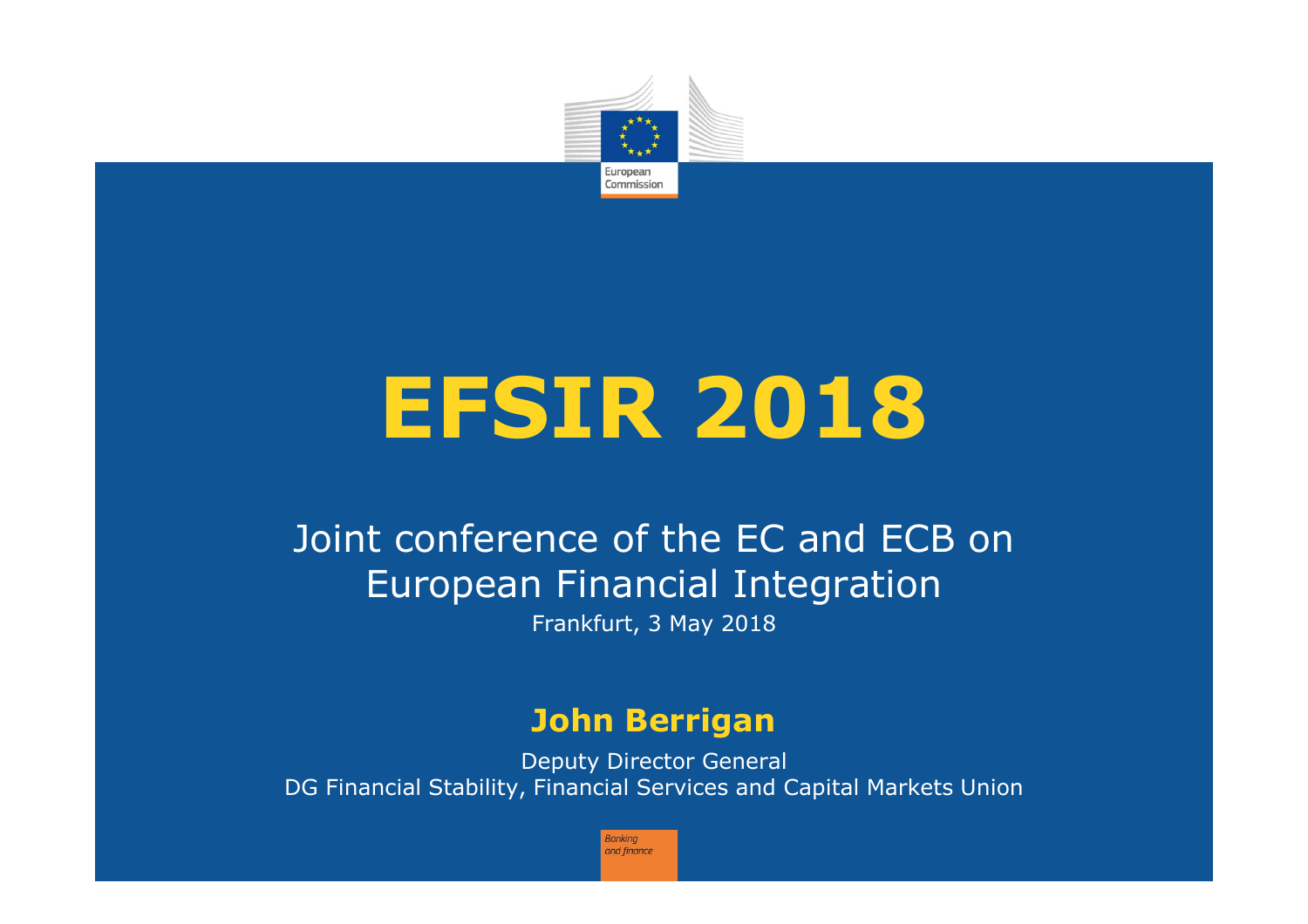

# **Overall Assessment of Economic and Financial Developments**

European Financial Stability and Integration Review

**Banking** and finance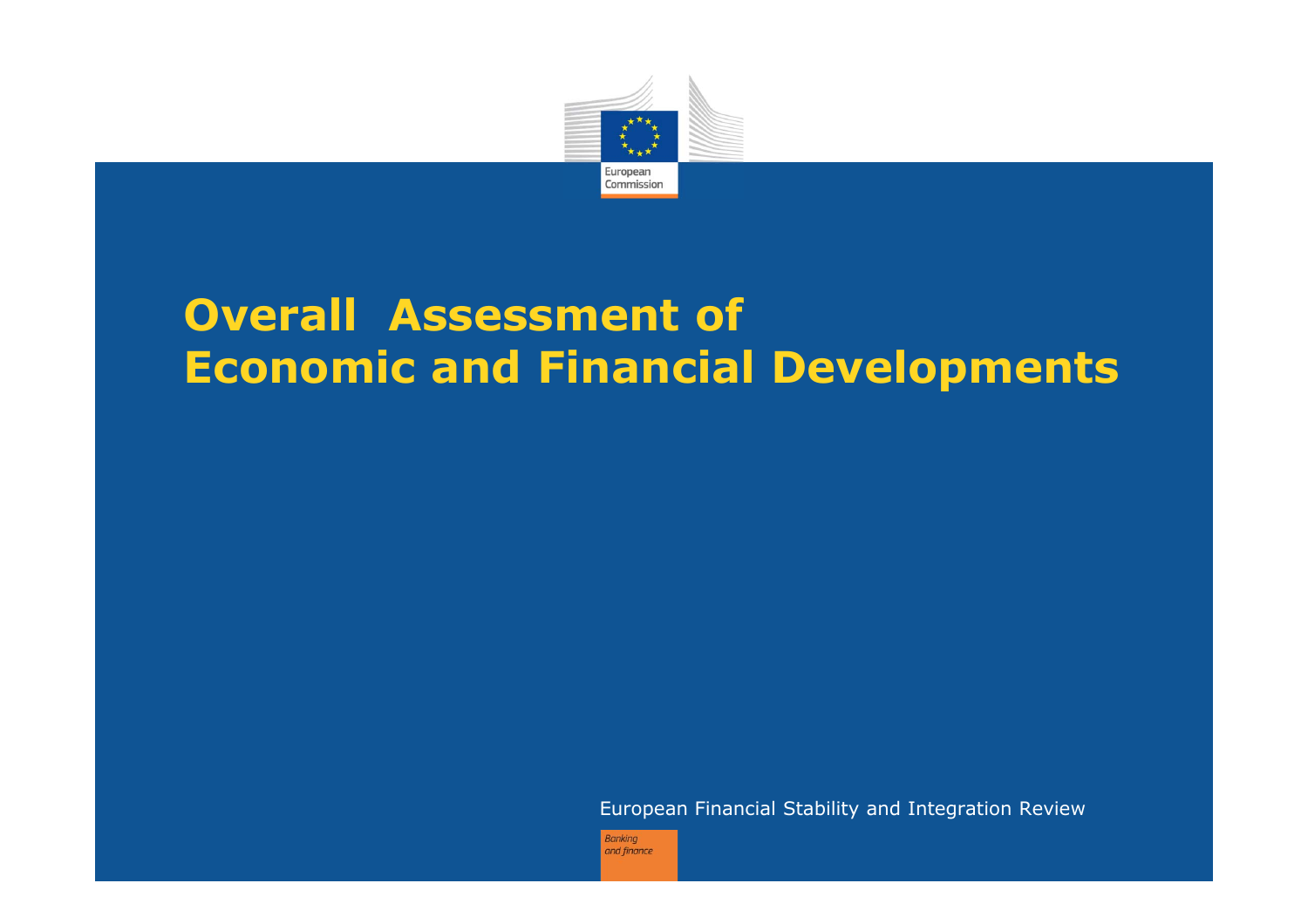

# **EU activity gained momentum**

**Real GDP growth, quater-on-quarter**



- Economy activity strengthened with all Member States growing.
- Accommodative monetary policy, low inflation and low interest rates supported this economic growth.
- Risks:

…

- demand for real estate
- market participants confidence in central banks phasing out of bond purchasing programmes

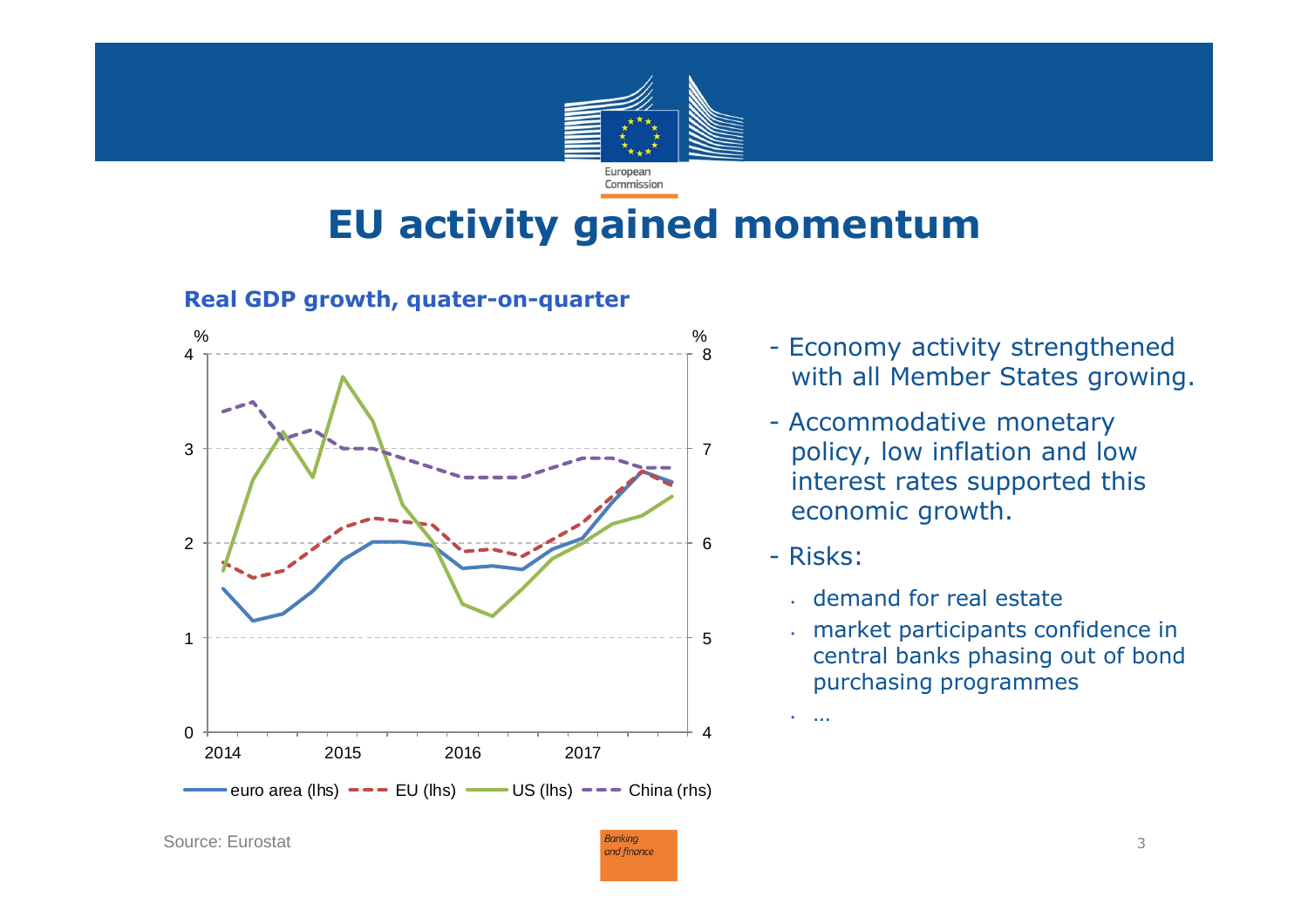

# **Search for yield in low-interest environment**

**Banking** and finance





- Investors in search for yield ventured into new bond segments and bought bonds of lower credit quality.
- Euro-area corporate bond and sovereign bond spreads narrowed.
- Risks:

• …

- Bond and equity valuations
- Demand for real estate
- Increase in risk premia

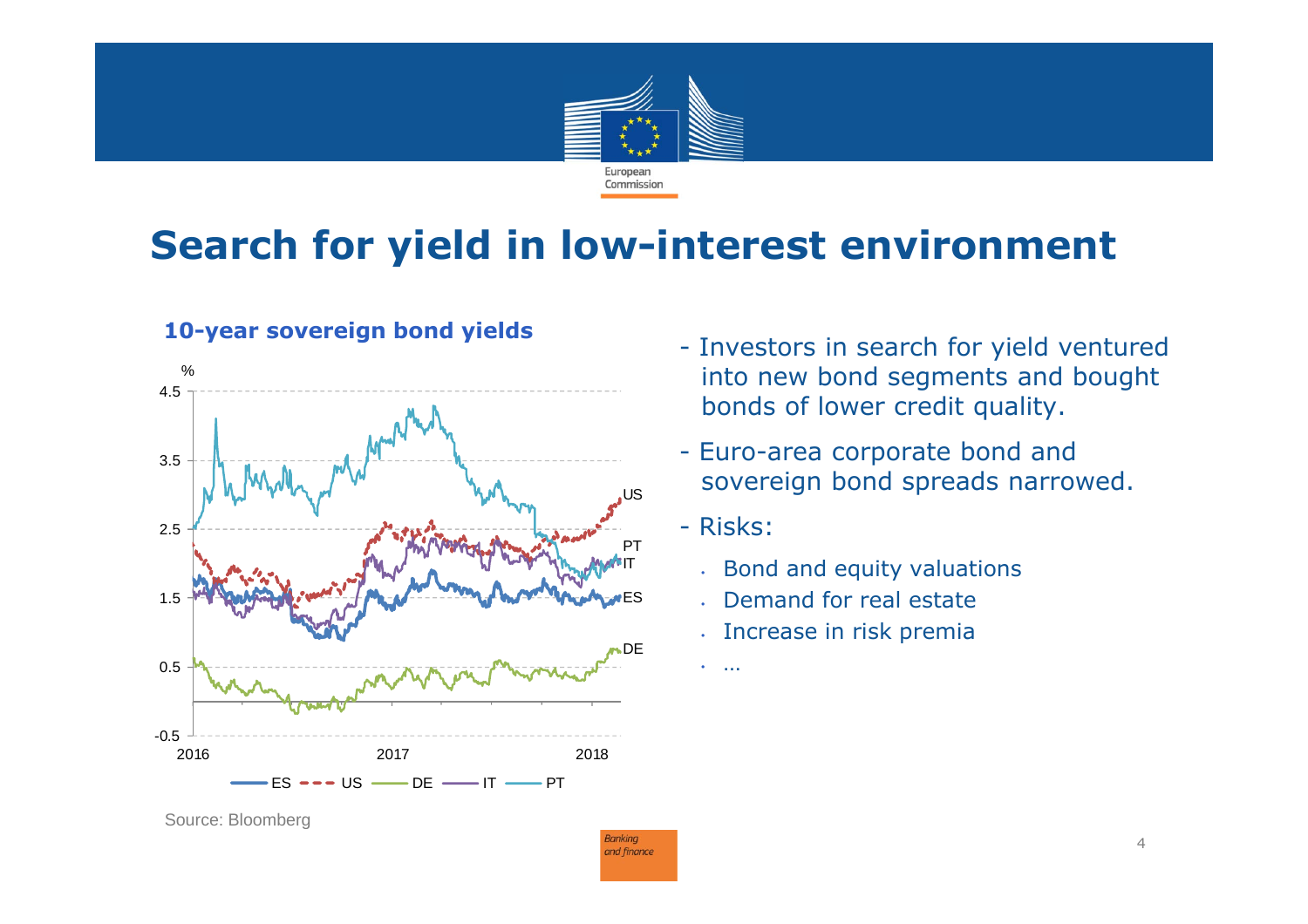

## **International capital flows stabilized with FDI becoming relatively more important**

### **Extra-EU net financial account**



- International capital flows stabilised at lower levels than before the crisis
- Relative proportion of FDI increased, which is conducive for ensuring financial stability



### **Proportion of FDI in EU liabilities**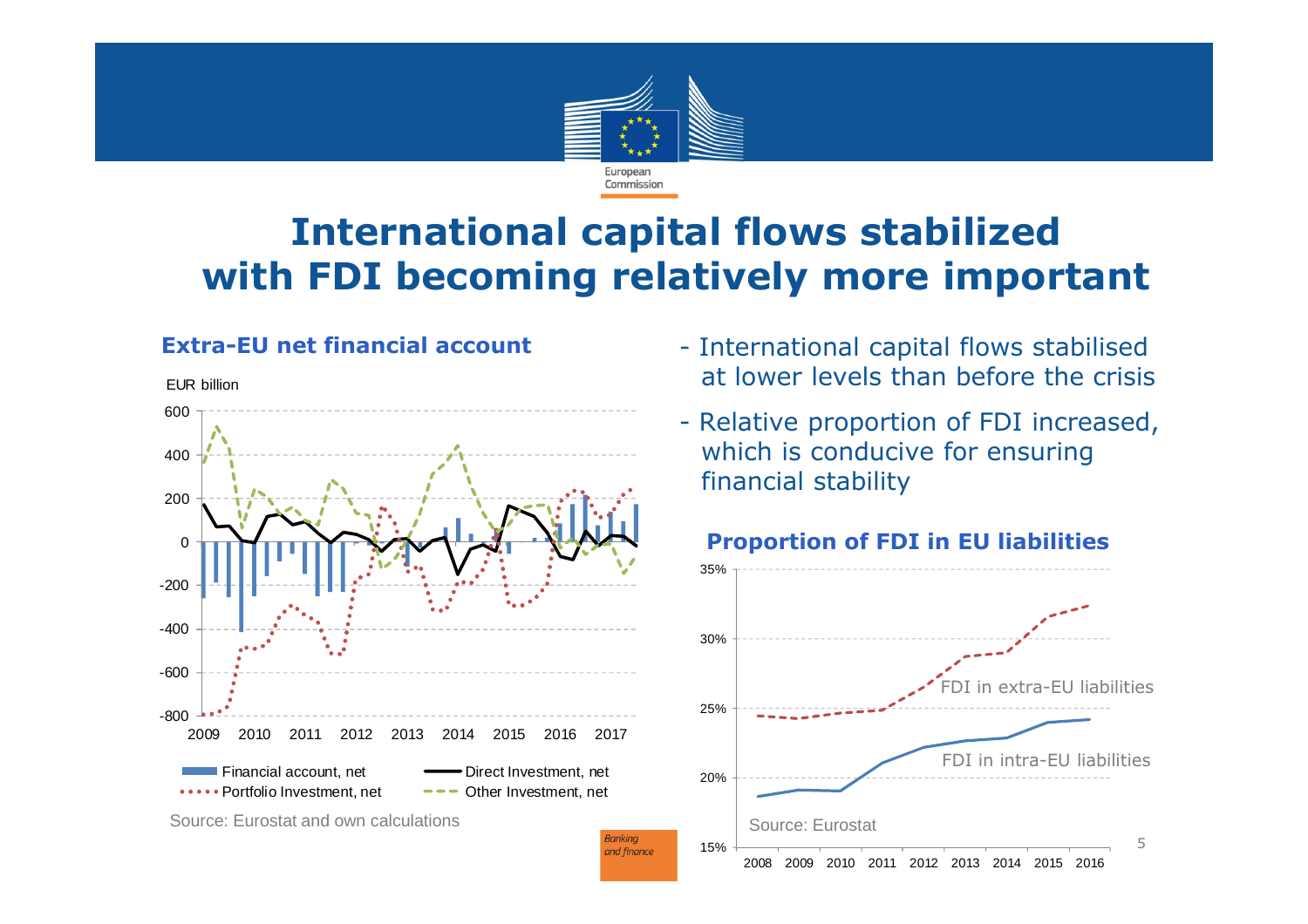

# **Increased reliance of firms on market funding**



### **Equity issue by NFCs, euro area**



0.4

0.8

1.2

m

1.6

2.0

2.4

%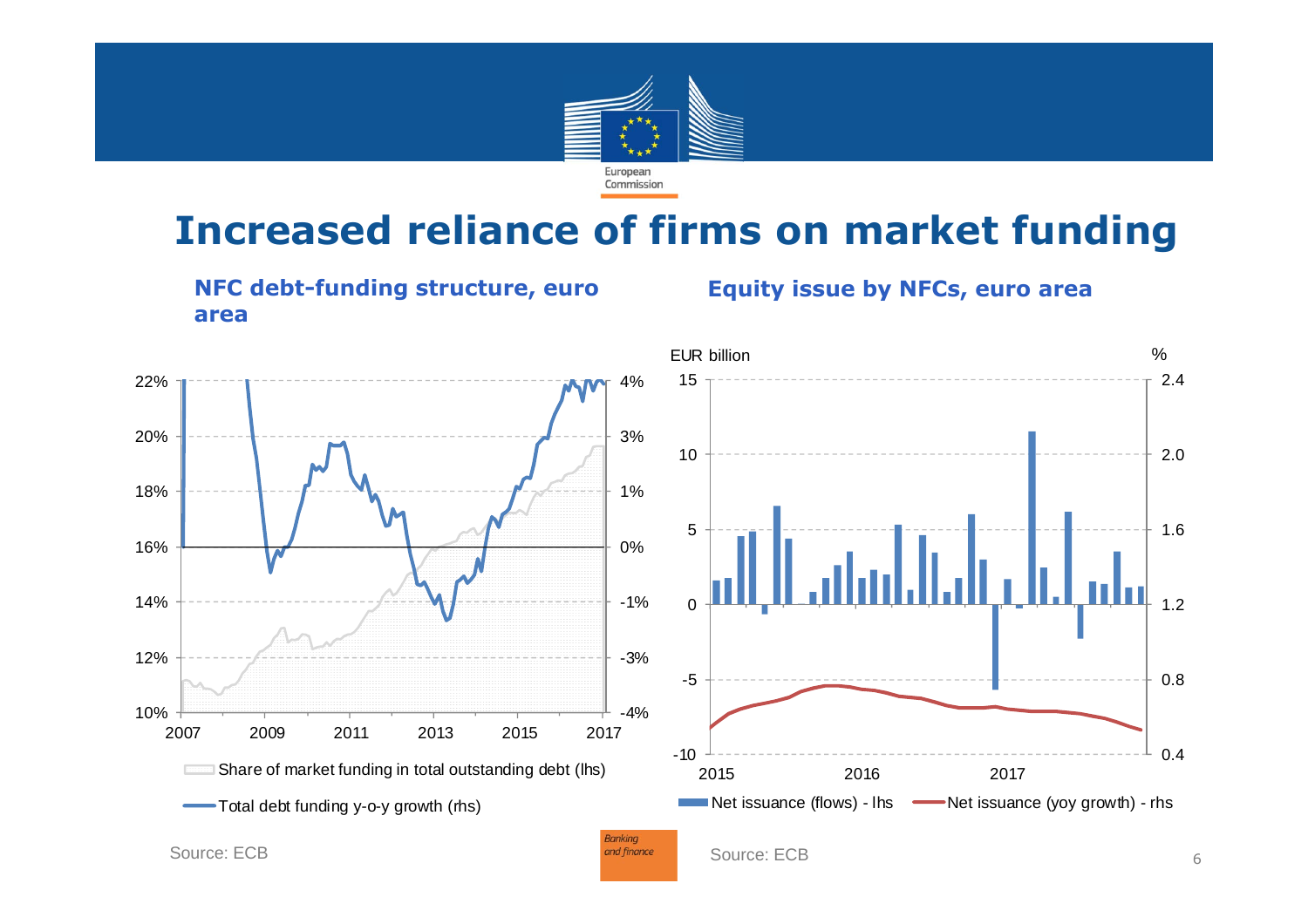

## **More resilient banks in search of higher profitability**

- Banks were more resilient:

### **Banks' return on equity**

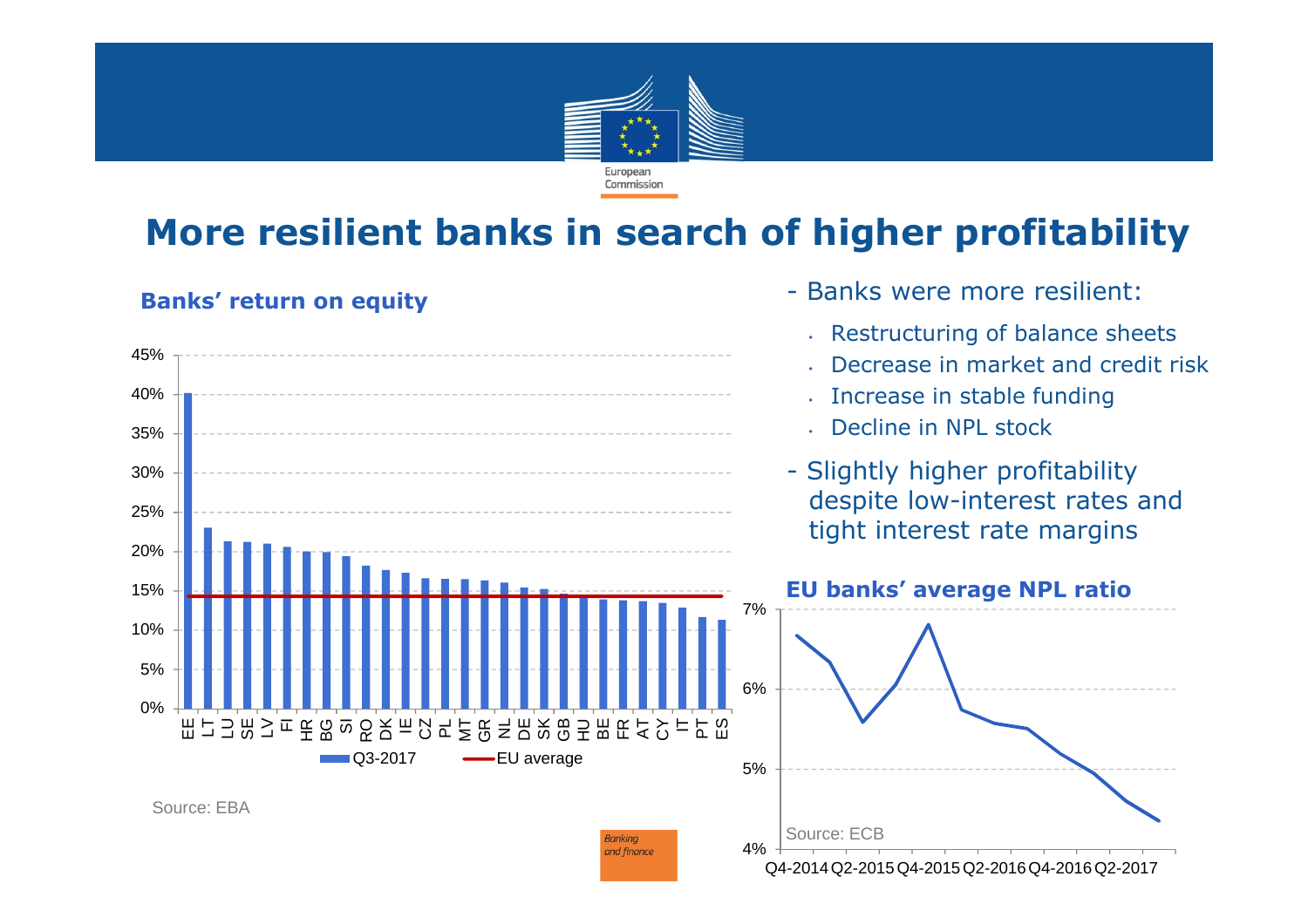

# **Development of local capital markets**

# **Crypto-token market developments: what are initial coin offerings all about?**

European Financial Stability and Integration Review

**Bankina** and finance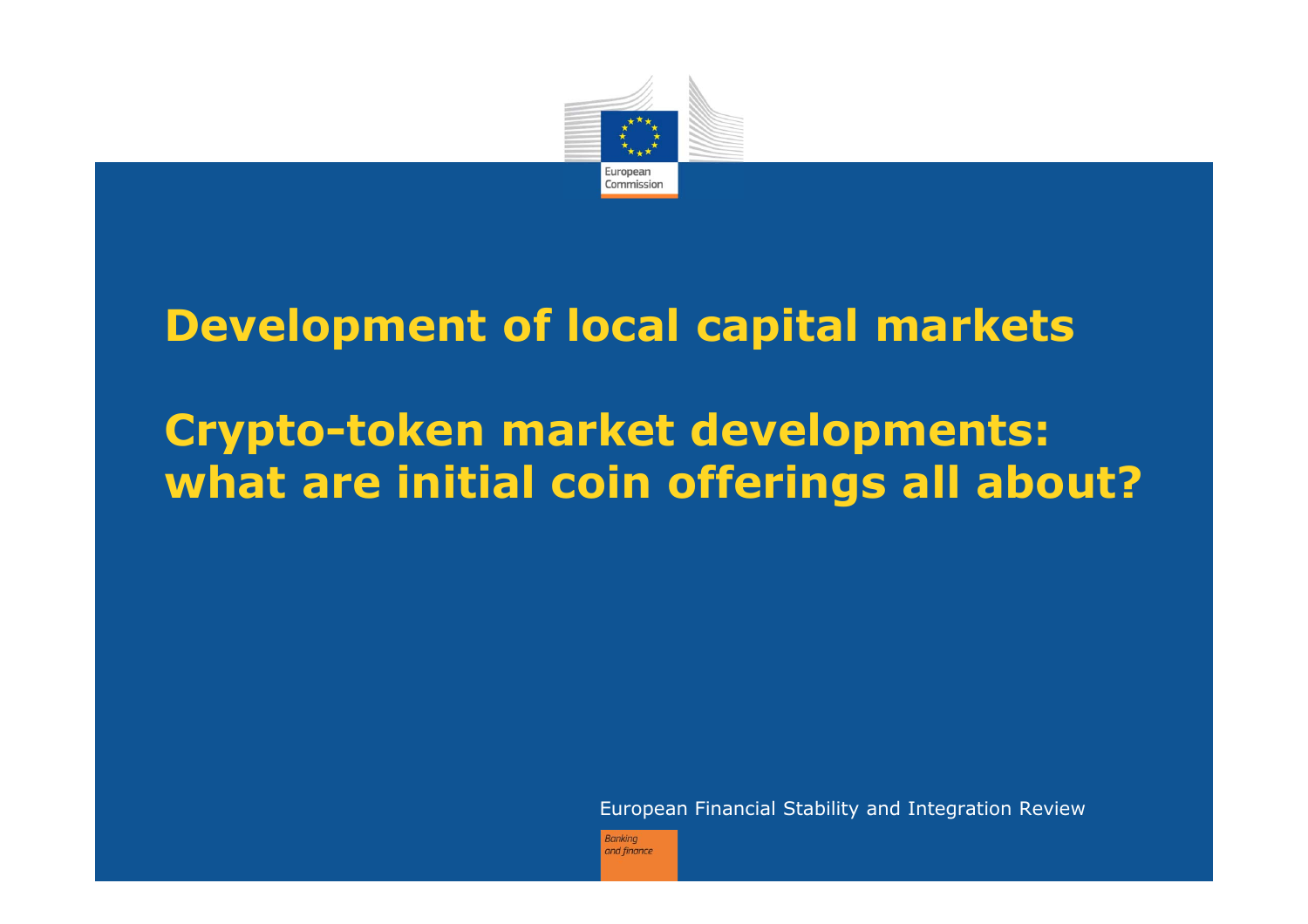

### **Potential for local capital market development within the CMU**

and finance

### **Size of capital markets and economic development**

Listed shares and debt, % of GDP

#### $500 -$ IE  $\bullet$  $\bullet$ <sub>NL</sub> 400 DK ۰  $SE_{\bullet}$ 300 **FR** BE  $ES$ <sub>UK</sub> 200 PT Central and FI  $\bullet$  C eastern Europe ⊶0AT DE 100 **BG ROLV**  $\bullet$ FF 0 0 50 100 150 200 GDP per capita in PPS Source: ECB**Banking**

### **Financial market access and economic development**



Source: ECB and IMF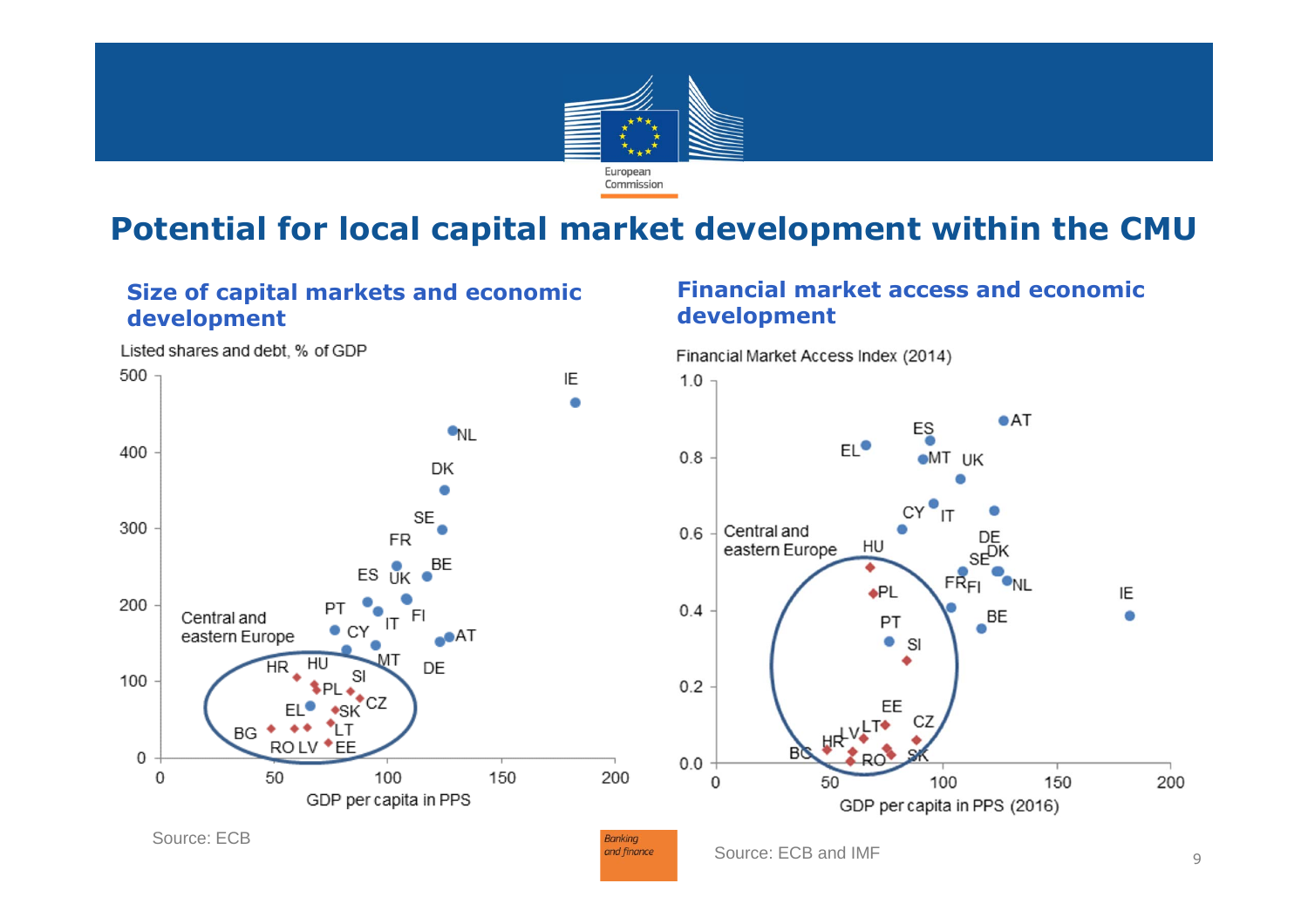

# **Crypto-tokens on the rise, but also a viable alternative source of finance?**



**Crypto-tokens: Total market capitalization**

- Strong increase in market capitalisation,
- Initial coin offerings:
	- ٠ Start-up finance that comes at a much earlier stage than IPOs
- • Benchmarks are equity crowdfunding and venture capital
- Regulatory objectives of financial services legislation must be fully respected
- Could serve as the basis for the development of a new funding vehicle for innovative start-ups and scale-ups

Source: coinmarketcap.com